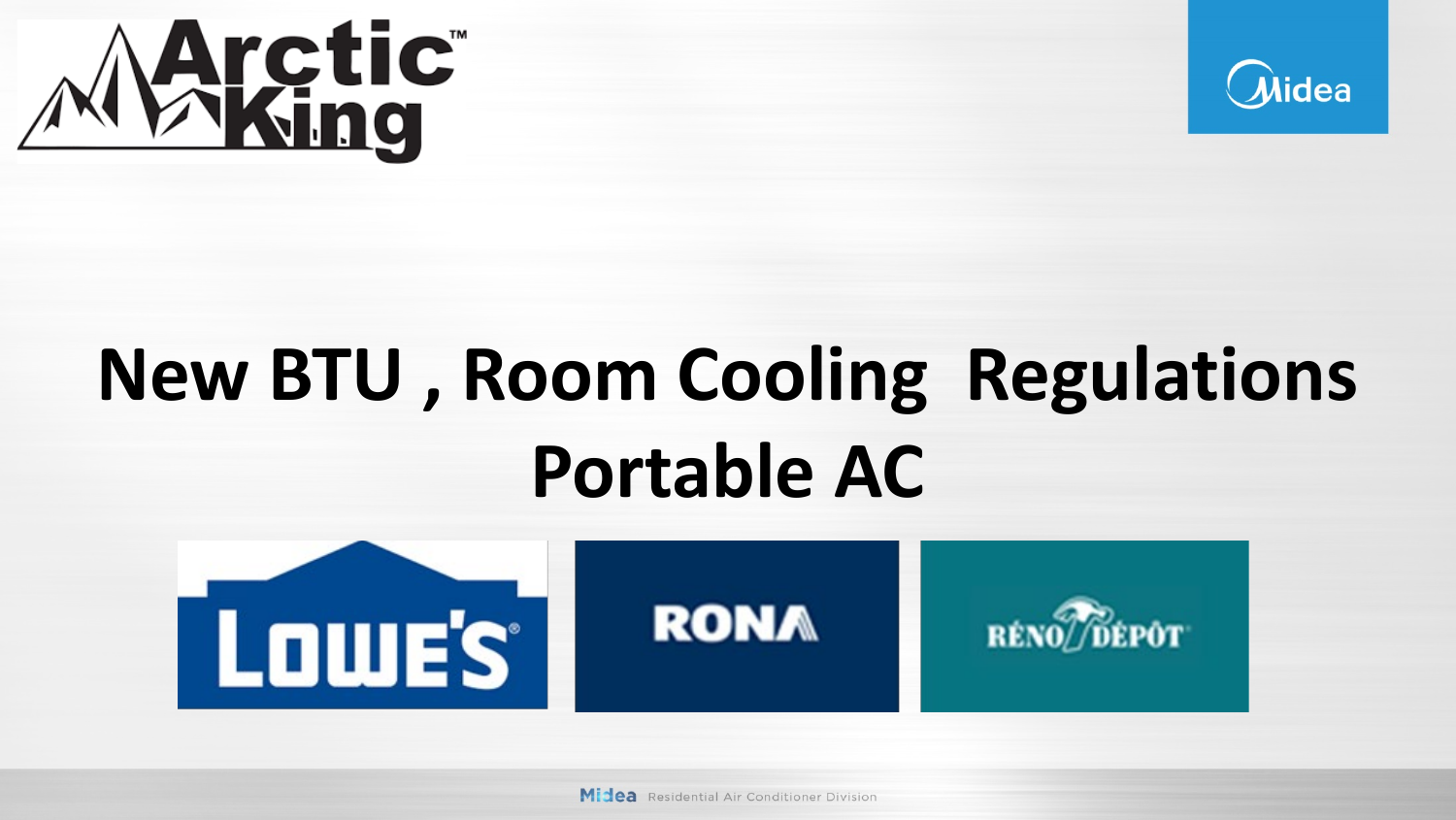



Effective July 1, 2020, a new standard to rate BTU output and room cooling for ALL Portable Air Conditioners was introduced into Canada. The current rating, called ASHARE did not take into account the heat and other factors the portable AC's were emitting into the room during cooling. A new BTU rating system called SACC (Seasonally Adjusted Cooling Capacity)has now been implemented to adjust for these factors. With this adjustment the BTU ratings will change on portable AC's as well as the room cooling area allowing for a better rating of the actual cooling capacity of the unit. This new SACC rating is now standard on All portable AC's sold in Canada.

For all new Portable AC units in your stores , the box show both the old ASHARE rating, as well as the new SACC rating to allow for comparing other units in the market place, but the room cooling area has been adjusted to the new SACC rating system. A new training module will be introduced shortly, to explain the change as well as talk about the features of our Air Conditioning and Dehumidifier product offered through your stores.